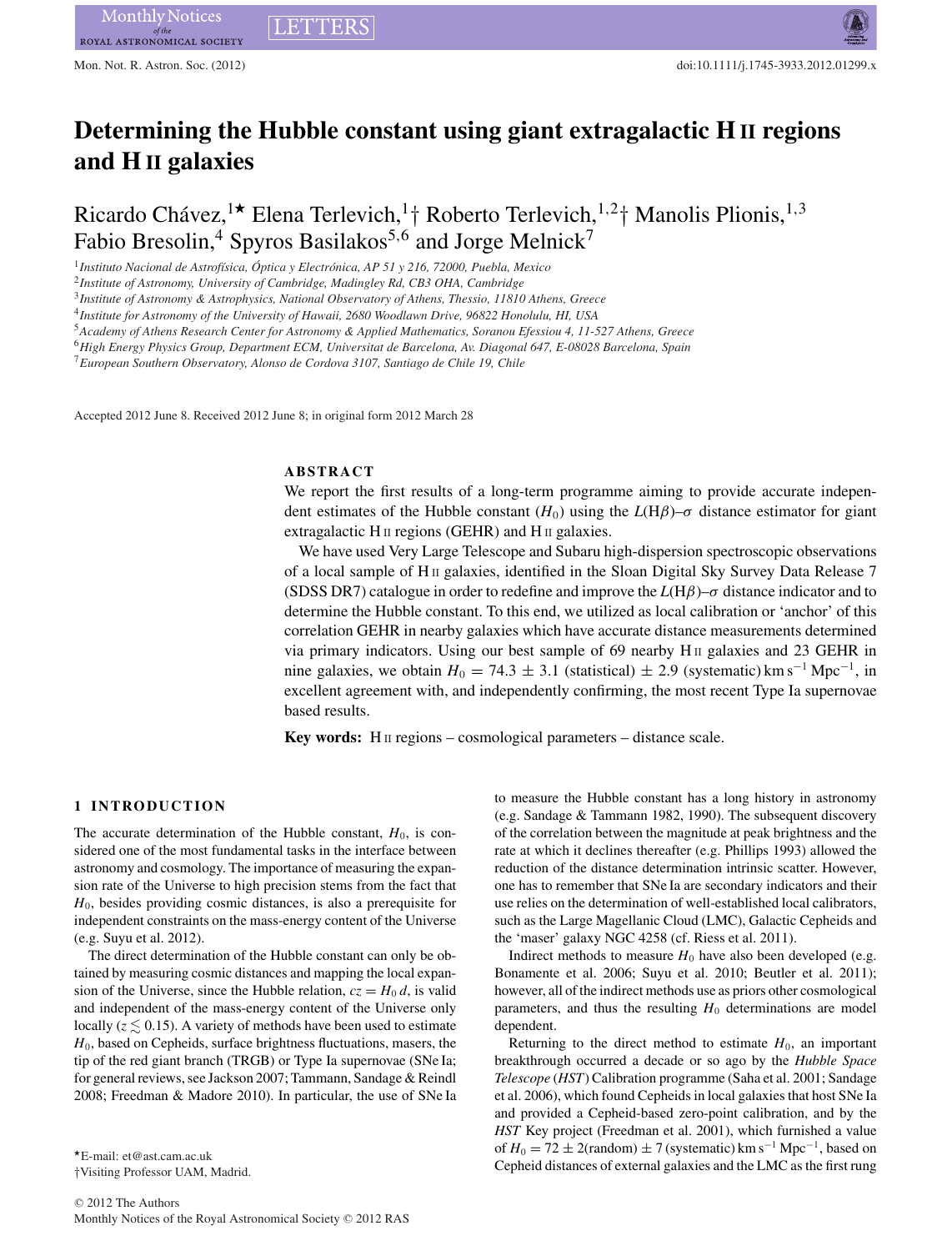of the distance ladder. This value was recently revised by the same authors, using a new Cepheid zero-point (Benedict et al. 2007) and the new SNe Ia of Hicken et al. (2009), to a similar but less uncertain value of  $H_0 = 73 \pm 2$  (random)  $\pm 4$  (systematic) km s<sup>-1</sup> Mpc<sup>-1</sup> (see Freedman & Madore 2010). Tammann et al. (2008) used a variety of local calibrators to recalibrate the SNe Ia and found a significantly lower value of  $H_0 = 62.3 \pm 4 \text{ km s}^{-1} \text{ Mpc}^{-1}$ . The difference has since been explained as being due to a variety of external causes, among which are the use of heavily reddened Galactic Cepheids and of less accurate photographic data (Riess et al. 2009a,b).

The most recent analysis of Riess et al. (2011) uses new *HST* optical and infrared observations of 600 Cepheid variables to determine the distance to eight galaxies hosting recent SNe Ia. The resulting best estimate for the Hubble constant is  $H_0 = 73.8 \pm 10^{-10}$  $2.4 \text{ km s}^{-1} \text{ Mpc}^{-1}$  including random and systematic errors.

From the above discussion, it becomes clear that SNe Ia are the only tracers of the Hubble expansion utilized to date, over a relatively wide redshift range ( $0 \lesssim z \lesssim 1.5$ ). Therefore, due to the great importance of direct determinations of the Hubble constant for cosmological studies (e.g. Suyu et al. 2012), it is highly desirable to independently confirm the SNe Ia-based  $H_0$  value by using an alternative tracer.

H<sub>II</sub> galaxies have been proposed as such an alternative. They are massive and compact (in many cases unresolved) bursts of star formation in dwarf galaxies. The luminosity of H II galaxies is completely overpowered by that of the starburst. As a consequence, they show the spectrum of a young H II region, which indeed is what they are, hence their name. Their similarity with giant extragalactic H<sub>II</sub> regions (GEHR) is underlined by the fact that the first examples of prototype H II galaxies, I Zw18 and II Zw40, were called 'isolated extragalactic H II regions' and found to be observationally indistinguishable from GEHR in nearby galaxies (Sargent & Searle 1970). They are discovered mainly in spectroscopic surveys due to their strong narrow emission lines, i.e. very large equivalent widths.

It is important to emphasize that the optical properties of H II galaxies are those of the young burst with almost no information (or contamination) from the parent galaxy. This is a direct consequence of selecting H II galaxies as those systems with the largest equivalent width (*W*) in their emission lines, i.e.  $W(H\beta) > 50 \text{ Å}.$ 

Because the starburst component can reach very high luminosity, H II galaxies can be observed at large redshifts  $(z > 3)$ . What makes these galaxies interesting as cosmological distance probes (cf. Melnick, Terlevich & Terlevich 2000; Siegel et al. 2005) is the fact that as the mass of the starburst component increases, both the number of ionizing photons and the turbulent velocity of the gas, which is dominated by the star and gas gravitational potential, also increase. This induces a correlation between the luminosity of recombination lines, e.g.  $L(H\beta)$ , and the ionized gas velocity dispersion  $\sigma$  (see Terlevich & Melnick 1981; Hippelein 1986; Melnick, Terlevich & Moles 1988; Fuentes-Masip et al. 2000; Melnick et al. 2000; Telles, Muñoz-Tuñon & Tenorio-Tagle 2001; Bosch, Terlevich & Terlevich 2002; Siegel et al. 2005; Bordalo & Telles 2011).

A first attempt to estimate  $H_0$ , using H<sub>II</sub> galaxies and GEHR as local calibrators, was presented in Melnick et al. (1988). The use of H II galaxies as deep cosmological tracers was discussed by Melnick et al. (2000) and Siegel et al. (2005). Recently, we presented a thorough investigation of the viability of using H<sub>II</sub> galaxies to constrain the dark energy equation of state, accounting also for the effects of gravitational lensing, which are expected to be nonnegligible for very high redshift 'standard candles' and we showed that indeed H<sub>II</sub> galaxies can provide an important cosmological probe (Plionis et al. 2011).

The aim of the current Letter is to use  $H_{II}$  galaxies and a local calibration of the  $L(H\beta)-\sigma$  relation based on GEHR of nearby galaxies, as an alternative direct approach for estimating the Hubble constant over a redshift range of  $0.01 < z < 0.16$ .

## **2 SAMPLE SELECTION AND OBSERVATIONS**

A sample of 128 H<sub>II</sub> galaxies was selected from the SDSS DR7 spectroscopic data release (Abazajian et al. 2009) within a redshift range  $0.01 < z < 0.16$ , chosen for being compact ( $D < 5$  arcsec), having large Balmer emission line fluxes and equivalent widths. A lower limit for the equivalent width of H $\beta$  of 50 Å was chosen to avoid starbursts that are either evolved or contaminated by an underlying older stellar population component (cf. Melnick et al. 2000). The redshift lower limit was chosen to minimize the effects of local peculiar motions relative to the Hubble flow and the upper limit to minimize any possible Malmquist bias and to avoid gross cosmological effects.

In order to improve the parameters of the  $L(H\beta)$ – $\sigma$  relation obtained from previous work, high-resolution echelle spectroscopy for the H<sub>II</sub> galaxy sample was performed at 8-m class telescopes. We used the Ultraviolet and Visual Echelle Spectrograph (UVES; Dekker et al. 2000) at the European Southern Observatory Very Large Telescope (VLT) in Chile and the High Dispersion Spectrograph (HDS; Noguchi et al. 2002; Sato et al. 2002) at the National Astronomical Observatory of Japan Subaru Telescope on Mauna Kea, Hawaii. The chosen set-ups provided UVES spectra centred at 5800 Å with a slit width of 2 arcsec, giving a spectral resolution of ∼22 000. The HDS spectra were centred at ∼5400 Å, and with a slit width of 4 arcsec the spectral resolution obtained was ∼9000.

To obtain accurate total H $\beta$  fluxes for the H<sub>II</sub> galaxy sample, we performed long-slit spectrophotometry at 2-m class telescopes under photometric conditions and using a slit width (8 arcsec) larger than the upper limit of the  $H \text{II}$  galaxies size in our sample. We used the Boller and Chivens spectrographs at the 2.1-m telescope of the Observatorio Astronómico Nacional in San Pedro Mártir and at the 2.1-m telescope of the Observatorio Astrofísico Guillermo Haro in Cananea, both in Mexico.

Full details of the sample selection, observations and data reduction and analysis are given elsewhere (Chávez et al., in preparation). Here we summarize the relevant results regarding the determination of the distance estimator and  $H_0$ .

Hβ and [O III]  $\lambda\lambda$ 4959, 5007 line widths were measured by fitting single Gaussians to the line profiles. As previously found, most H II galaxies show line profiles that are well fitted by single Gaussians (e.g. Melnick et al. 1988; Bordalo & Telles 2011). We cleaned the sample by first removing from the original list those  $H_{II}$  galaxies with either asymmetric or double/multiple line profile. We also removed those H<sub>II</sub> galaxies showing rotation or large photometric errors in their  $H\beta$  fluxes or with an uncertain reddening correction. It reduced the sample from 128 to 69 H II galaxies.

The values of the observed velocity dispersions,  $\sigma_0$ , were corrected for thermal ( $\sigma$ <sub>t</sub>) and instrumental ( $\sigma$ <sub>i</sub>) broadening, and the final corrected dispersion was estimated according to

$$
\sigma = (\sigma_0^2 - \sigma_t^2 - \sigma_i^2)^{1/2} \ . \tag{1}
$$

The  $1\sigma$  uncertainties of the velocity dispersion were estimated from multiple observations computing the variance over the repeated measurements, or as the mean value of the obtained relative errors.

 $H\beta$  integrated fluxes were measured by fitting a single Gaussian to the long-slit spectra, while their  $1\sigma$  uncertainties were estimated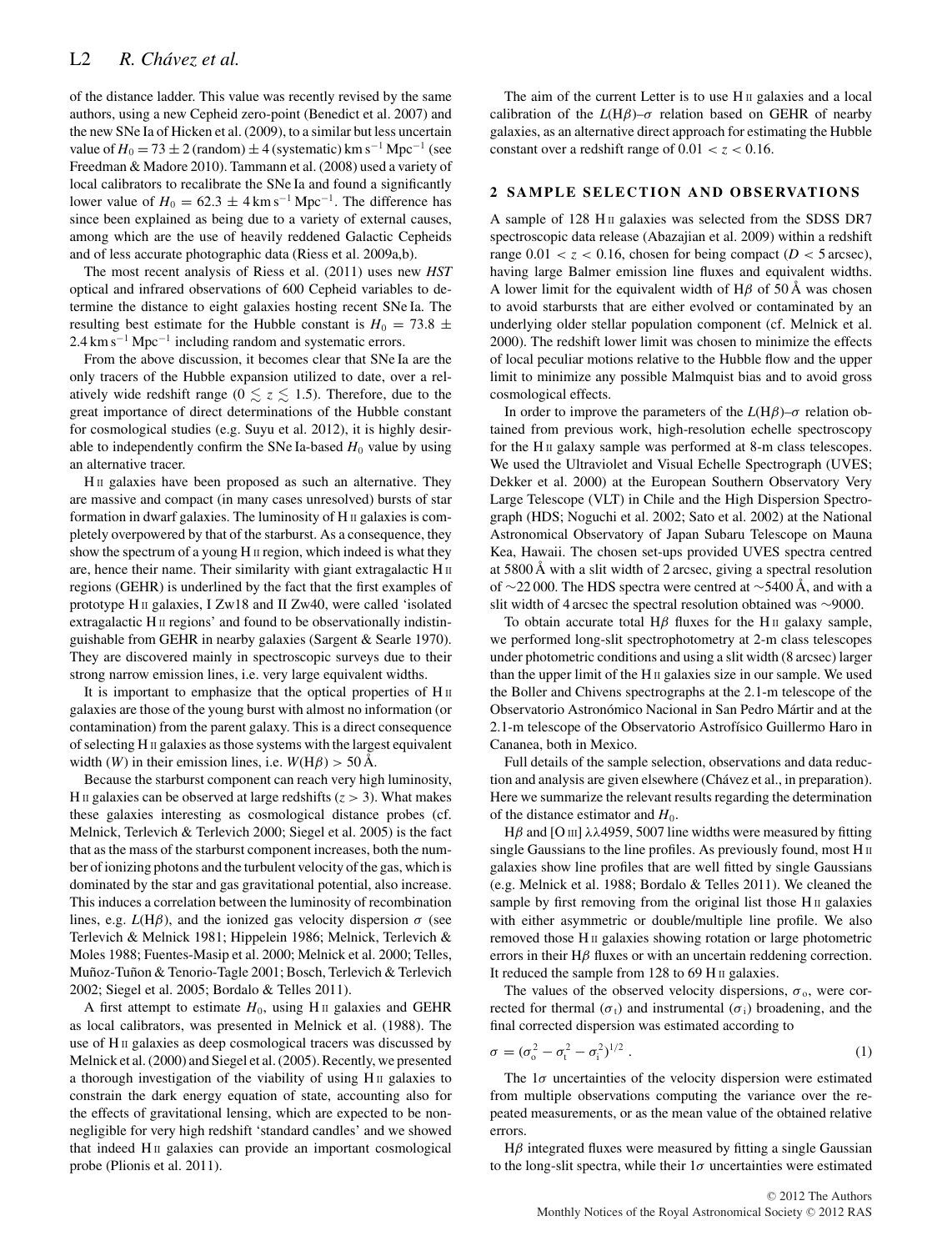

**Figure 1.** *L*(H $\beta$ )– $\sigma$  relation for the GEHR sample. The correlation parameters and the adopted individual distance moduli are given in the inset. The line is the best fit for the slope determined by the fit to the H II galaxies (see equation 3).

from the expression (e.g. Tresse et al. 1999)

$$
\sigma_{\rm F} = \sigma_{\rm c} D (2N_{\rm pix} + W/D)^{1/2} \,, \tag{2}
$$

where  $\sigma_c$  is the mean standard deviation per pixel of the continuum on each side of the line, *D* is the spectral dispersion,  $N_{pix}$  is the number of pixels covered by the line and *W* is the line equivalent width.

Heliocentric redshifts and their uncertainties were obtained from the SDSS DR7 spectroscopic data when available, otherwise from our echelle data or the spectrophotometric catalogue of H II galaxies (Terlevich et al. 1991). The redshifts have been transformed from the heliocentric to the Local Group reference frames following Courteau & van den Bergh (1999) and corrected for the local bulk flow using the model of Basilakos & Plionis (1998). The  $1\sigma$ uncertainties were propagated using a Monte Carlo procedure.

To determine the zero-point for the  $L(H\beta)-\sigma$  relation, we obtained data from the literature for a sample of 23 GEHR in nine nearby galaxies whose distances have been measured by means of well-tested primary distance indicators.

The details of the GEHR data will also be given in Chávez et al. (in preparation). For these objects, velocity dispersions have been taken from Melnick et al. (1987), whereas distance moduli have been obtained by averaging over the available measurements published after 1995, selecting only those based on Cepheids, RR Lyrae, Mira variables and eclipsing binaries except for those in IC 2574 and NGC 4236 for which only TRGB measurements are available. The adopted distance moduli  $(\mu)$  are listed as an inset in Fig. 1. The global integrated  $H\beta$  fluxes and corresponding extinction were obtained from the values reported by Melnick et al. (1987).

#### **3 DETERMINATION OF** *H***<sup>0</sup>**

The procedure we use to estimate the Hubble constant comprises the following three steps.

(i) First we determine the slope of the  $L(H\beta)$ – $\sigma$  relation for H II galaxies. Since the slope is independent of  $H_0$ , we use an arbitrary



**Figure 2.** *L*(H $\beta$ )– $\sigma$  relation for the joint H<sub>II</sub> galaxies and GEHR samples. The least-square fit considers the errors in both axes.

value of  $H_0$  to determine luminosities from the observed H $\beta$  flux and the Hubble distance.<sup>1</sup>

(ii) We then determine the intercept of the relation from a fit to the 'anchor' GEHR sample, but fixing the slope to that determined in step (i), i.e. that based on H<sub>II</sub> galaxies. Fig. 1 shows the  $L(H\beta)$ –  $\sigma$  relation for the GEHR sample. The slope of the correlation has been fixed to the value obtained from the H II galaxies sample fitting in (i).

The resulting  $L(H\beta)$ – $\sigma$  correlation for the joint sample of GEHR and  $H$  II galaxies is

$$
\log_{10} L(\text{H}\beta) = (4.97 \pm 0.10) \log_{10} \sigma + (33.25 \pm 0.15),\tag{3}
$$

which has rms of  $log_{10}L(H\beta) = 0.236$  (shown in Fig. 2).

(iii) Finally, we determine the value of  $H_0$  by minimizing, over a grid of  $H_0$  values, the function

$$
\chi^{2}(H_{0}) = \sum_{i=1}^{n} \frac{[L_{i}(\sigma_{i}) - \tilde{L}_{i}(H_{0}, f_{i}, z_{i})]^{2}}{\Delta_{L,i}^{2} + \Delta_{\tilde{L},i}^{2}},
$$
\n(4)

where the summation is over the H<sub>II</sub> galaxies,  $\sigma_i$  are the measured velocity dispersions (equation 1),  $L_i(\sigma)$  are the luminosities estimated from the 'distance indicator' as defined in equation (3),  $\Delta_{L,i}$ are their errors propagated from the uncertainties in  $\sigma$  and the slope and intercept of the relation.  $\hat{L}_i(H_0, f_i, z_i)$  are the luminosities obtained from the measured fluxes and redshifts by using a particular value of  $H_0$  in the Hubble law to estimate distances, and  $\Delta_{\tilde{L},i}$  are the errors in this last estimation of luminosities, propagated from the uncertainties in the fluxes and redshifts.

Fig. 3 shows the resulting  $\chi^2$  for the range of  $H_0$  values used, with the solid line being a cubic fit to the points. The  $1\sigma$  confidence limits of *H*<sub>0</sub> were obtained from the values for which  $\chi^2 - \chi^2_{\text{min}} = 1$ since the fit has only one degree of freedom (see the inset panel in Fig. 3).

The value obtained for  $H_0$  using the above described procedure is

$$
H_0 = 74.3^{+3.1}_{-3.0} \text{ km s}^{-1} \text{ Mpc}^{-1} \tag{5}
$$

<sup>1</sup> We have verified that the initial choice for the value of  $H_0$  does not alter the determined slope value.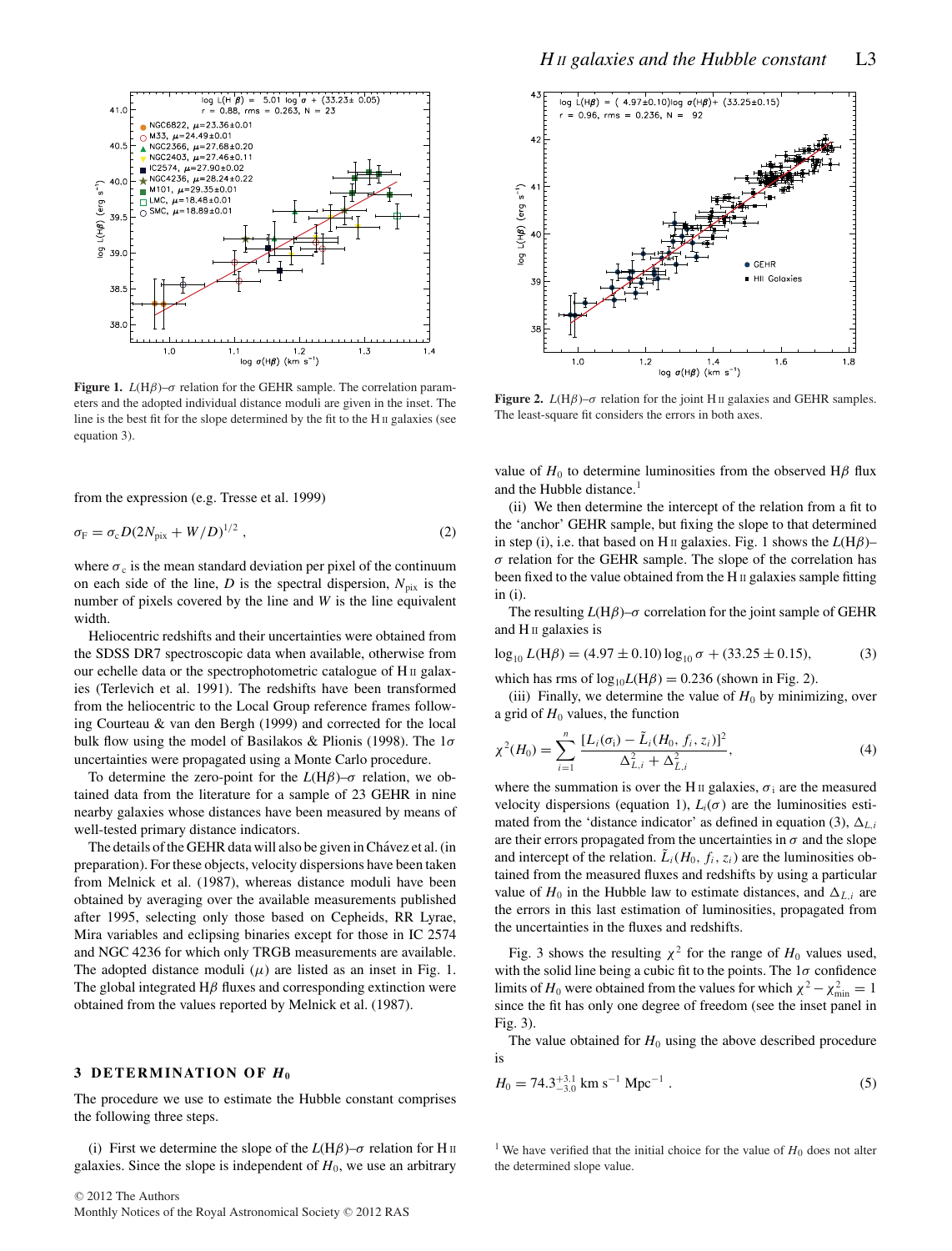

**Figure 3.** Values of  $\chi^2$  for the grid of  $H_0$ . The solid line is a cubic fit to the points. The inset panel shows the value of  $\chi^2 - \chi^2_{\text{min}}$ .



Figure 4. Hubble diagram for our sample of 69 H<sub>II</sub> galaxies. The thick points are the mean values for bins of 0.01 in redshift. The solid line shows the run with redshift of the distance modulus for  $H_0 = 74.3$ . Residuals are plotted in the bottom panel and their distribution is shown in the inset. The rms value is 0.57 mag.

Fig. 4 shows the Hubble diagram for the sample of  $H_{II}$  galaxies used for the  $H_0$  value determination. The continuous line shows the redshift run of the distance modulus, obtained from the linear Hubble law and the fitted  $H_0$  value, whereas the points correspond to the individual H II galaxy distance moduli obtained through the *L*(Hβ)– $\sigma$  correlation.

The quoted Hubble constant uncertainty in equation (5) reflects only the random errors, while systematic errors can also affect the mean value as well as the overall  $H_0$  uncertainty. We have identified as potential sources of systematic errors the following: (a) the broadening of the emission lines, being contaminated by a rotational velocity component; (b) the internal structure/multiplicity of GEHR and H<sub>II</sub> galaxies; (c) stellar winds affecting the line profiles; (d) internal extinction; (e) coherent or peculiar motions affecting the redshifts of nearby  $H \text{II}$  galaxies; (f) the age of GEHR and  $H \text{II}$ galaxies; (g) the Malmquist bias and (h) variations in the initial mass function (IMF). The detailed discussion of these systematics is an important aspect of the  $H_0$  determination and will be presented in a

**Table 1.** Systematic error budget on the  $H_0$  determination.

| Symbol           | Source                 | Error $(km s^{-1} Mpc^{-1})$ |
|------------------|------------------------|------------------------------|
| $\sigma_a, b$    | Rotation, multiplicity | 0.7                          |
| $\sigma_{\rm c}$ | Stellar winds          | 1.1                          |
| $\sigma_d$       | Internal extinction    | 0.7                          |
| $\sigma_f$       | Object's age           | 1.4                          |
| $\sigma_g$       | Malmquist bias         | 2.1                          |
| $\sigma_h$       | IMF                    |                              |
| Total            |                        | 2.9                          |

future paper (Chávez et al., in preparation). Here we briefly discuss these systematics, and the procedures used to minimize them.

(a, b) To minimize the rotation and multiple component systematic effect, we have used in our correlation only those objects with emission line profiles that are Gaussian and show no multiple components (for a discussion, see Bosch et al. 2002).

(c) The presence of weak extended (non-Gaussian) wings in the emission line profiles introduces a small systematic effect. These weak wings are probably associated with stellar winds. The resulting effect is that, taking into account the wings in the fit, the final full width at half-maximum tends to be slightly smaller. This should affect similarly both GEHR and  $H \text{II}$  galaxies. We estimate that this may introduce a systematic error of about 2 per cent in  $H_0$ .

(d) The extinction has always been estimated using the Balmer decrement method. We do not expect a sizeable systematic effect associated with this correction.

(e) H II galaxies tend to populate the voids, so local peculiar motions should be relatively small. Furthermore, to minimize the effects of coherent bulk flows on the redshifts of the H II galaxies, we imposed a lower radial velocity limit of 3000 km s−1. In any case, we have also computed  $H_0$  including a local bulk flow correction and found no overall effect.

(f) The age of the GEHR and  $H<sub>II</sub>$  galaxies affects their massto-light ratio (M/L) and therefore the zero-point of the *L*(Hβ)–σ relationship. To minimize this effect, we have specifically selected objects with  $W(H\beta) > 50 \text{ Å}$ . This guarantees that the age of the star-forming region is less than 6 Myr, thus minimizing the effect of evolution (Leitherer et al. 1999). We estimate that at most a plausible systematic difference in ages between GEHR and H II galaxies may affect  $H_0$  at a 2 per cent level.

(g) We have calculated the Malmquist bias following the procedure proposed by Giraud (1987) adopting a power-law luminosity function, with a slope  $\alpha = -1.7$ . We have obtained a value of 2.1 km s<sup> $-1$ </sup> Mpc<sup> $-1$ </sup> at  $z = 0.16$ , which we consider as one of the systematic error components.

(h) The  $L(H\beta)$ – $\sigma$  distance estimator relies on the universality of the IMF. Any systematic variation in the IMF will affect directly the M/L and therefore the slope and zero-point of the relation. The fact that our estimates of the Hubble constant are in agreement with those from SN Ia supports the hypothesis of a universal IMF.

Table 1 shows the systematic error budget on the  $H_0$  determination.

## **4 CONCLUSIONS**

It is indisputable that in the epoch of intense studies aimed at measuring the dark energy equation of state, it is of paramount importance to minimize the amount of priors needed to successfully complete such a task. One such prior is the Hubble constant  $H_0$  and